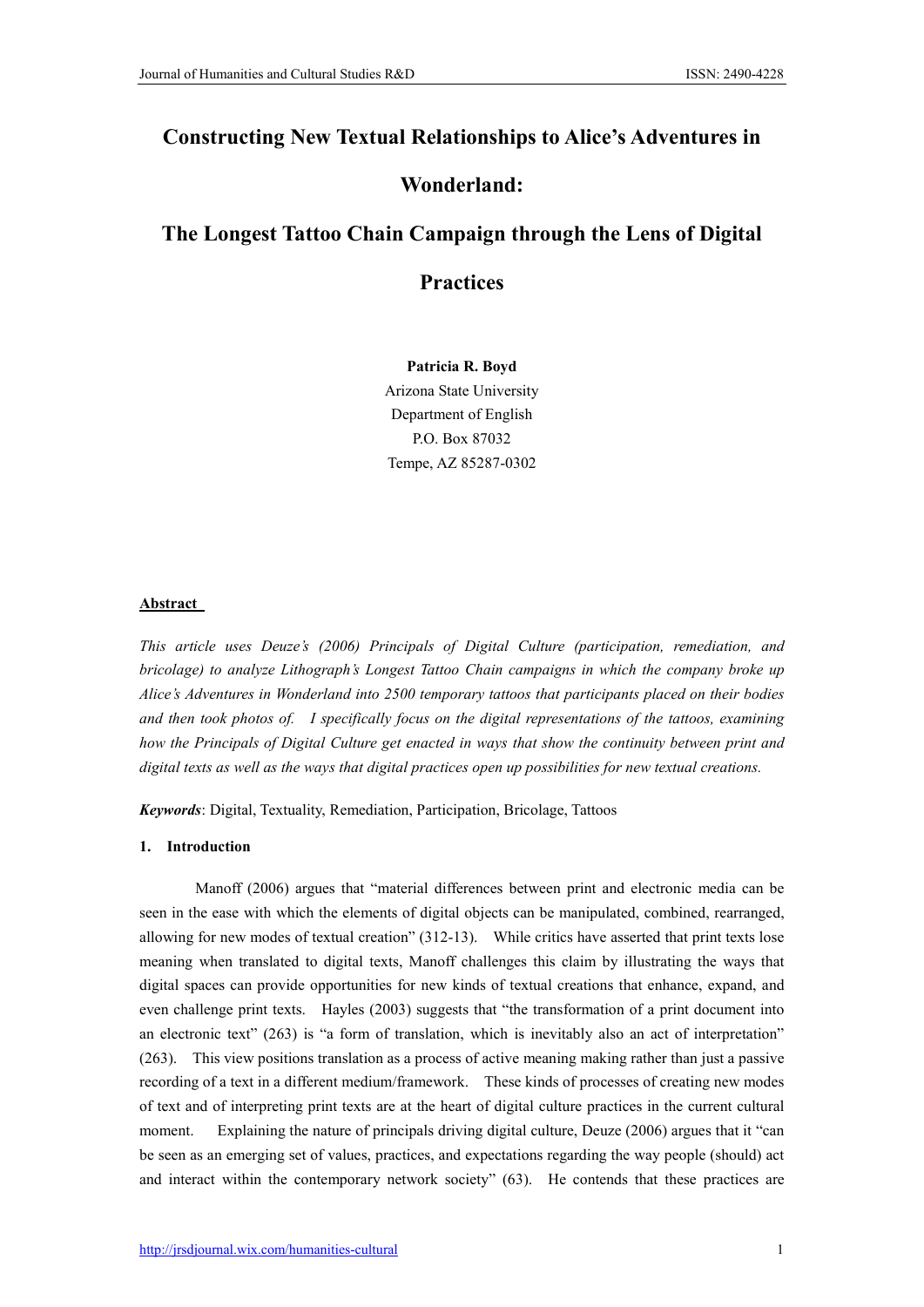located both in "online and offline phenomena, with links to trends and developments predating the World Wide Web, yet having an immediate impact and particularly changing the ways in which we use and give meaning to living in an increasingly interconnected, always on(line) environment" (63). Citing participation, remediation, and bricolage as the three key principal expectations and practices of digital spaces, Deuze(2006) illustrates the impact of these practices on views of offline and online textual practices.

In this article, I draw on these three to understand the challenges to the perceived beliefs about the separation between print and digital texts. To illustrate the ways in which the three core practices are being enacted in a way that highlights the complexity of the relationship between the two mediums, I study Lithograph, an online company that sells literary-themed products like tote bags, t-shirts and temporary tattoos that feature literary quotes and images on them. Recently, the company invited people to be a part of the World's Largest Tattoo Chain in which Alice's Adventures in Wonderland was broken up into approximately 2500 individual quotes and put on temporary tattoos. Participants paid \$1 to receive a tattoo and be a part of the campaign. The participants chose where on their bodies to place the tattoos, took photos of their tattoos, and then loaded the photos to Lithograph.com in sequential order of the original texts so that viewers/readers can still read the novel in its original order by viewing the digital pictures of the tattoos. The Longest Tattoo Chain gives rise to new, multiple fluid, and dynamic readings of Alice's stories both through the physical embodiment of the words (in the form of the tattoos) and through the contextual frameworks within which participants locate these words (through the stating of their photographs). In alignment with Manoff's(2006) arguments, this study illustrates the ways that digital affordances like photography and websites can allow for those new modes of textual creation (Manoff, 2006, 312)By studying the photographic representations of the temporary tattoos, we can see the ways in which digital objects are rearranged and constructed so as to embrace the playfulness that print texts like Alice's Adventures in Wonderland encourage as well as create new venues for re-thinking what dominant literacy practices are being enacted in digital spaces.

### 2. The Growing Number of Literary Tattoos:

While the history of tattoos is quite long and there is not room here in this article to tell it, a fairly recent trend in tattooing in Western cultures has been one that focuses literary works. "A new wave of literary-inspired tattoos is proving you can be a bit creative without ending up with a garish design. Tattoo artists the world over are being asked to immortalize their client's favorite novels, poems and fairytales, be it with a quote or a symbol" (Travers2015). Literary-themed tattoos, a subset of fandom/fannish tattoos (Jones2015)are becoming increasingly popular, which is, according to Talmadge& Taylor (2010), not surprising: "the increasing presence of literary tattoos illustrate that tattoos are becoming more mainstream now, as acceptable as pierced ears and daring haircuts, and almost as common. So, it comes as no surprise that people you might label 'bookish types'—those librarians among us who know the Dewey decimal number for poetry by heart . . . or booksellers—would join the not-so conformist wave, inking a permanent declaration of love of books and writing into their very skin" (ix-x). Further, Herndon (2014) explains the fascination with literary tattoos as such: "because that's the beauty of books—we are all touched by them. They speak to us and give us what we need in any given moment and can leave indelible marks on our lives, sometimes even changing them completely. And behind each tattoo is a different story, a different meaning, a different explanation of why that book or phrase is so important. There are so many stories to be told." Thus, literary tattoos can serve as a way to represent the impact that texts have on readers as well as providing them ways to present the stories in different ways, based on their interpretations of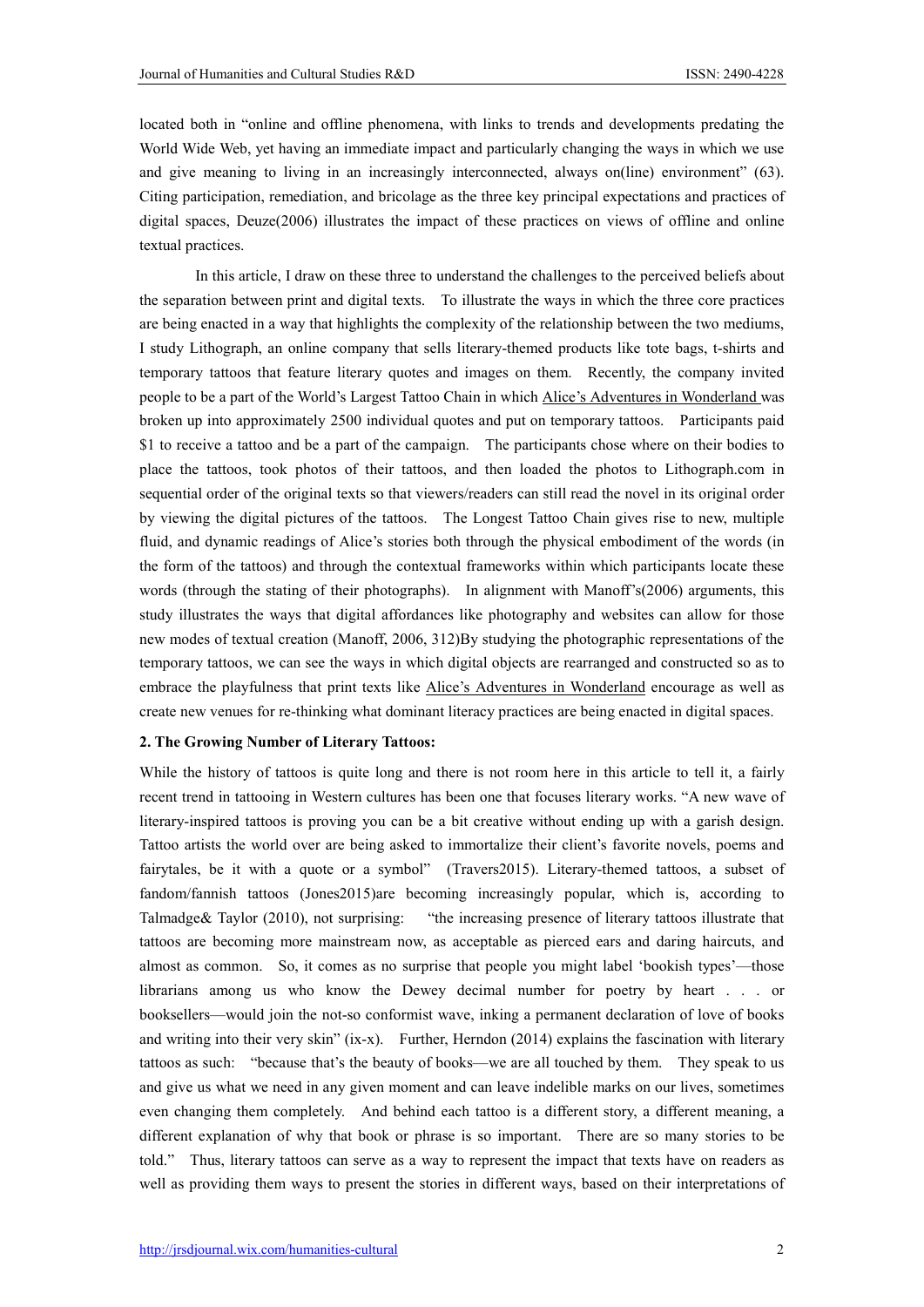the text and its significance to them and to literary traditions.

#### *2.1 Skin as Challenge to Traditional Literacy Practices*

Prior to the Longest Tattoo Chain project, the most ambitious literary tattoo project was Jackson's novella entitled Skinwhich was permanently tattooed on 2,095 different people's bodies, one word at a time. Skin, which is touted as A Mortal World of Art, is not meant to be read in book format or even read in its entirety in sequential order as most books are. Rather, the textexists onlyon participants' bodies—most of whom do not know each other and will, most likely, never meet. Each "word"—as participants in the project are called—is both isolated from one another ("words" don't know who the other "words" are necessarily) and yet connected through an embodied text project; they are one part of the story, even if they don't know the whole story. As Talmadge&Taylor (2010) highlight, "Skin doesn't exist anywhere but as tattoos on people who are scattered all around the world. Skin participants are members of a living, breathing work of literature" (52). Yet, as Campbell, one of the words, explains, "belonging to Skin is a metaphorical kind of belonging. I've met a handful of the other words, but that's only because I live in New York. A word who lives in rural Idaho may never meet another word, much less Jackson herself . . . The relationship is beautifully abstract" (Talmadge& Taylor, 2010, 52). Despite the separate-ness of the "words," feelings of connectedness seems to be a significant reason that people want to be a part of such a project. As Josef asks in her blog where she writes about her participation in Skin, "Can you imagine being a part of a living, global story?" Over 10,000 people applied to be a part of Skin, illustrating the great desire to be a part of something unique, permanent, and literary.

The Skin project collectively bridges the material world of the body and digital spaces because pictures of the tattoos are posted online—not in any sort of sequential or organized way (i.e. like a centralized website), but some of the "words" have taken pictures of their tattoos and presented them in various places on the Internet to make visible their participation in the project. They also sent pictures to Jackson who was part of a video project completed by Berkley Art Museum in which Skin was highlighted through random images of some of the tattoos, rather than presenting the texts in an organized manner that would reveal what the story is. The video is available both at the museum and online, thus being a digital artifact that bridges the material and the virtual. Digital spaces were used, then, to showcasethe project and the people involved in it, one that connected the "words" through story—not necessarily through a physical, embodied relationship. In these ways, Skin challenges relationships to texts and calls for different kinds of engagements and types of "reading."

#### 3. Lithograph's World's Longest Tattoo Chain

Skin is a creative project that was, at one point, the most ambitious of its kind. However, Lithograph's Longest Tattoo Chain is now the largest literary tattoo project in the world, with 5,000 tattooed participants who have worn temporary tattoos of quotes from Alice's Adventures in Wonderland and Through the Looking Glass. Lithograph's international campaign to create the World's Longest Tattoo Chain was started in 2015. The first campaign for tattoos from Alice's Adventures in Wonderland was so successful that the company offered the same promotion for the second book, Through the Looking Glass, a campaign that sold out even more quickly than the first one. The company'sfounder, Fein, describes the intentions behind the project: "To celebrate the importance of books in our lives, and to launch our collection of temporary literary tattoos, we asked book lovers on Kickstarter to help us create the World's Longest Tattoo Chain" (lithograph.com).This call and the philosophy inherent in it obviously attracted people's imaginations because of the great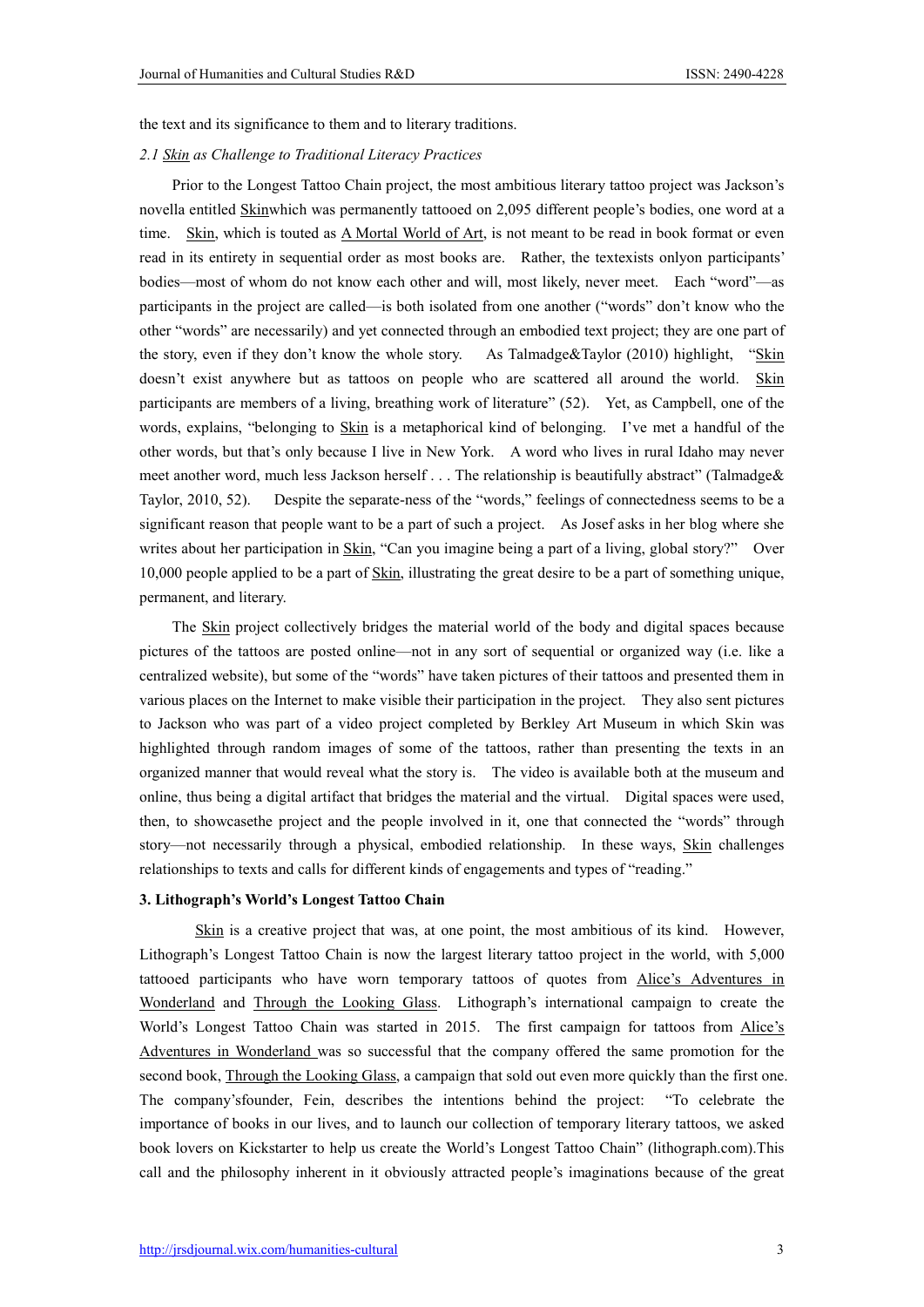response and quick sell-out of both Alice's Adventures in Wonderland and Through the Looking Glass campaigns.

There are two significant differences between Skin and the Longest Tattoo Chainthat need to be considered in order to understand the significance of the Longest Tattoo Chain. First, the Alice quotes are temporary tattoos, meant to be worn for a short time rather than be inked on the body in perpetuity. A tattoo does not have to be permanent, though, in order to have long-term significance. The Alice quotes are meant to be worn long enough for the participant to take a photo of the tattoo and post it to a digital website. When temporary tattoos are presented in digital space (as they are with the Longest Tattoo Chain), a different sense of permanence is granted them and sustained through digital spaces.In other words, while the embodied presence of the tattoo is, on one level, temporary, the record of the tattoo and the ongoing use of the tattoo photos suggest a different kind of "permanence" that is constructed in digital spaces, one that relies on both physical and digital spaces in order to be enacted and engaged in. Second, the Longest Tattoo Chain Project intends for people to read the Alice stories in their entirety—on flesh. Skinis not meant to be read for the story but appreciated for the idea—i.e. the randomness and materiality of the project itself. In contrast, the Longest Tattoo Chain encourages people to actually read the stories in their entirety through presenting photos of the individual tattoos in sequential order in a durable digital space, thus emphasizing the importance of both more traditional methods and more digitally-afforded/forward-looking/unique approaches to and engagements with texts.By not eschewing the print-based logic, this projects shows how print and digital texts mediate each other and "play together."

The process to participate in the Longest Tattoo Chain was fairly simple. Whenpeople sent an email request to be a part of the project, they received a temporary tattoo that was a randomly selected passage from either Alice's Adventures in Wonderland or Through the Looking Glass.When participants received their tattoos, they decided where to place them on their bodies. They then posted a picture of their tattoos on lithograph.com. Even though tattoos were randomly assigned, each one was given a number so that when the participant posted her/his photo of the tattoo, it was in the correct place in the sequence of the stories. As is clear from this process, the project started in a digital space through an online company requesting participation, moved to physical embodiment as the participants received their tattoos and placed them on their bodies, and then moved back to a digital spacewhen they posted their photos online, intended to be read/viewed by people online. Through posting a picture of their tattooed words, participants were, in essence, creating an *embodied* version of the book. As Mumford (2015) explains, "when it's all finished, people will be able to read Carroll's fantastical tale across the skin of thousands of 'Alice' fans." We can learn a great deal about digital values/expectations and practices by studying those photographic representations of the tattoos becausethey illustrate the ways that traditional representations of literary texts are being enacted in a plethora of ways through new relationships between digital and physical spaces.

#### 4. Tattoo Continuum: Participation, Remediation, and Bricolage

When studying the ways in which participants staged the photographs of their tattoos, we see a continuum of strategies, from ones solidly located in the printed textsto much more interpretive and abstract representations of the tattoos, illustrating how a personal decision to have a tattoo can actually be part of a collective re-thinking of what counts as "text" and as "valuable" and what is counted as a "correct" interpretation of famous literary works like Alice's Adventures in Wonderland. Throughout this section, I draw on Deuze's(2006) three principals of digital culture because they are significant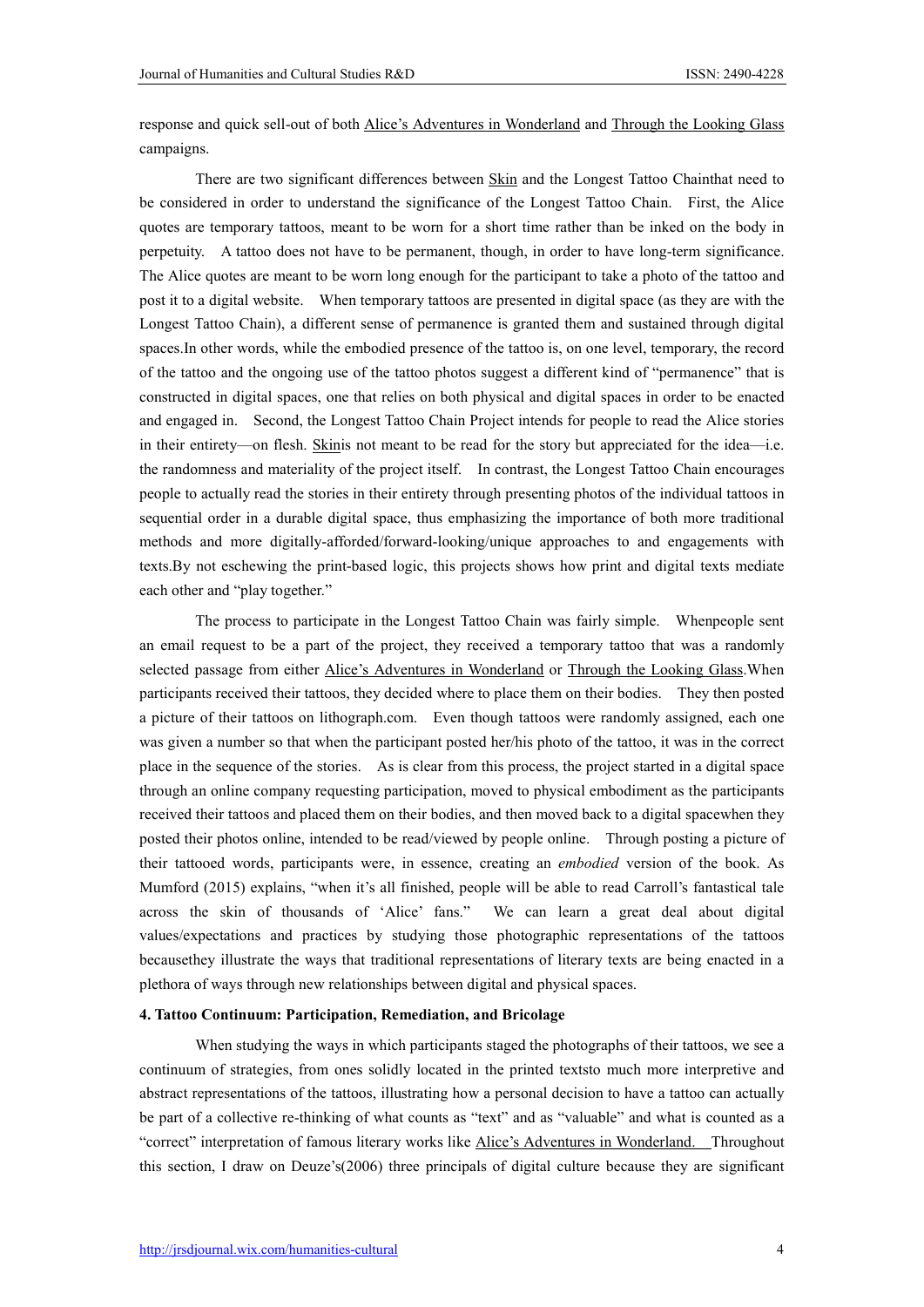concepts that have been frequently discussed in media and cultural studies. He argues that the key expectations that people bring with them to these networked environments are encapsulated into three key concepts: participation, remediation, and bricolage. Participation means that we are "active agents in the process of meaning-making" (68); remediation is when we "adopt but at the same time modify, manipulate, and thus reform consensual ways of understanding reality" (68);and bricolage is defined as when "we reflexively assemble our own particular versions of such reality" (68). Though using these concepts to analyze the key trends across the tattoo presentations in the Longest Tattoo Chain project, we can see the ways these practices are being enacted in digital spaces so as to not only impact/reform our conceptions of the separation between physical and online spaces, but also to create the possibility for relationships between print and digital spaces that emphasize key identity practices that circulate today in both online and offline worlds.

#### *4.1 Relationships to Traditional, Print Texts*

At one end of the continuum of the representations of the tattoos in the Longest Tattoo Chain arephotographs thattake a traditional approach to the print text. In this grouping, participants locate the temporary tattoo next to the pages in the print book where the quote is found. Participants who use this fairly traditional strategy rely mostly on the drawings of Sir John Tenniel, the renowned illustrator of the first edition of Alice's Adventures in Wonderland. While there have been many other visual interpretations of the Alice in Wonderland works, the Tenniel drawings (besides the 1951 Disney movie and now, perhaps, 2010 Johnny-Depp version of the movie) are the most enduring of the images and central to our cultural imaginings of Alice. It is no surprise, then, that many of the photographs in the Longest Tattoo Chain include Tenniel's drawings. The famous drawings become a backdrop for the tattoos, thus locating the photograph clearly in a print-based tradition. Illustrative of this type of photographic representation, Tattoo #12 in Alice's Adventures in Wonderland ("Oh dear! Oh dear! I shall be late!") is placed on the underside of a wrist, with the arm leaning on the page of a book where the quote comes from. The featured pageincludes a Tenniel illustration of the White Rabbit, who is the speaker of the quote. The book is resting in her lap as she sits outside on the grass, much like Alice was doing at the beginning of Alice's Adventures in Wonderland.The photo of Tattoo #1692 ("said the Duchess, as she tucked her arm affectionately into Alice's") takes a slightly different approach by including another temporary tattoo next to the quote, a tattoo that is a copy of a Tenniel drawing of the Duchess. Even though the Duchess tattoo is abstracted from the book (and not located in the pages of the book), the tattoo is still clearly located in traditional representations of the original book (albeit in a clever way that aligns with the Longest Tattoo Chain project itself through telling the story through temporary tattoos).

#### 4.1.1 Analysis

All of these strategies locate these representations in a relationship to and valuing of the original text and do so in fairly traditional ways, emphasizing a continuity between online and offline engagements with the text. Like all of us, the participants obviously have a great deal of experience with print texts and, thus, print-based expectations and values. Despite the flexibility of the Lithograph guidelines and the many options available to people creating in digital spaces now, these participants still chose this more traditional route, perhaps emphasizing these participants' strong relationship to the original text, even as they wanted to engage with a digital project that has the potential to challenge the very basis of print-based assumptions. But there are significant ways in which these more traditional representations extend our considerations of and engagements with the print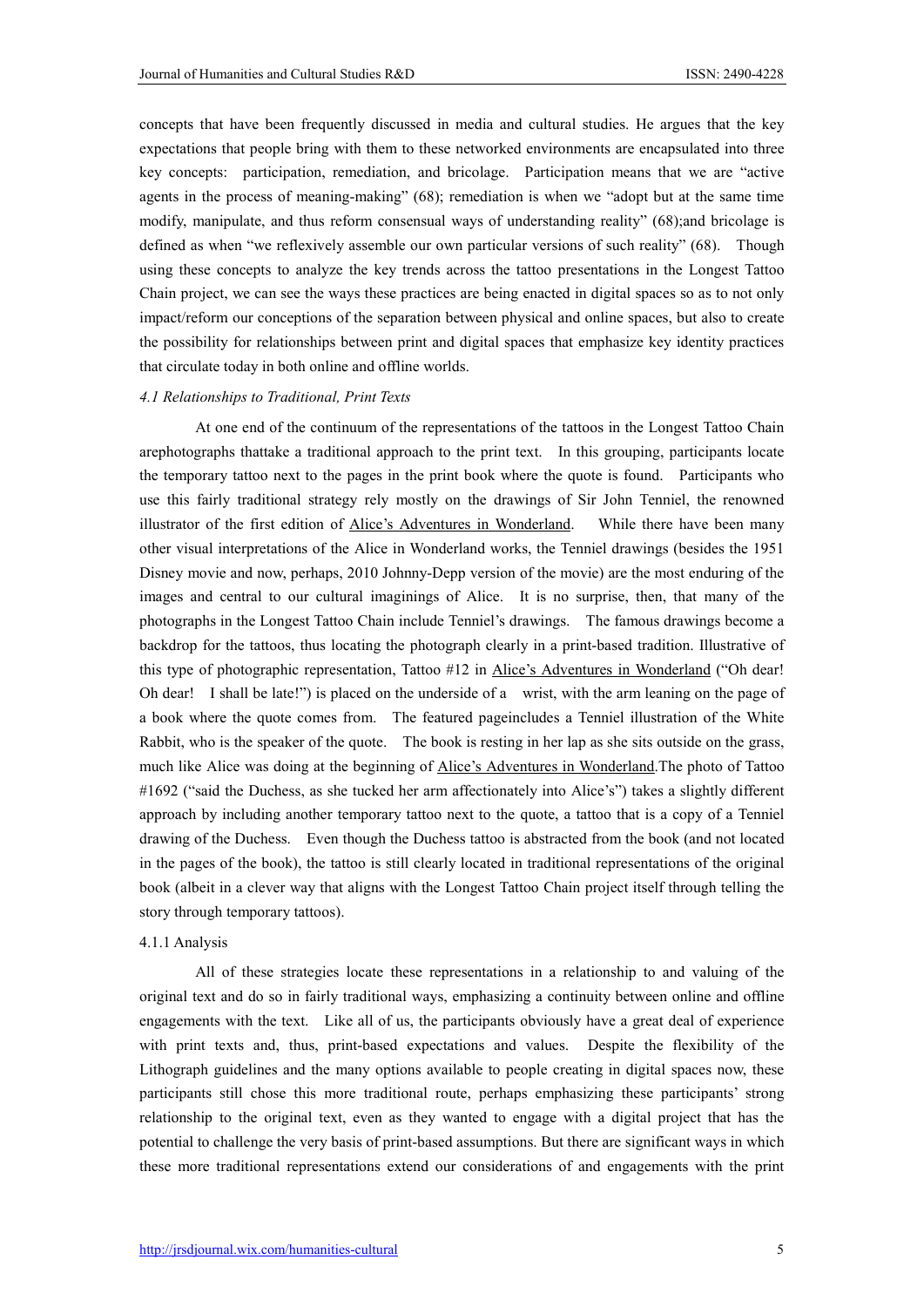texts, thus challenging those assumptions/values/expectations. While the tattoo wearers on this end of the continuum stick close to the traditional images, they have the choice to participate in this way. The campaignallows the participantsto determine which image to useand in what context to place the tattoo, thus including the individual in an important part of the meaning-making process. Their active participation makes them co-illustrators and potentially even co-authors of sorts, thuschallenging the idea illustrator controlling the visual representations.

This type of participation and the ways it draws readers into a more co-constructive processties into the concept of Deuze's (2006) digital culture principal of participation. He refers to a "participatory authorship" (68), a concept which challenges the idea of a few individuals having control over the creation of public texts. Through their staging of the photos, participants become "active agents in the process of meaning-making" (66). Further, Deuze (2006) draws on Jenkins (2004, p. 93) who "calls this shift toward a more inclusive production process 'cultural convergence,' fostering 'a new participatory folk culture by giving average people the tools to archive, annotate, appropriate, and circulate content'" (Deuze, 2006, 67).Thus, the flexibility of the campaign allows participants to appropriate the print images, place them in a new context, and circulate their own interpretations of the text rather than simply repeating what is in the print text. As Deuze (2006) argues, "it seems clear that people not only have come to expect participation from the media, they increasingly have found ways to enact this participation in the multiple ways they use and make media" (68). The Longest Tattoo Chain project is an excellent example of how participants us the tools available to them to make meaning in new ways and circulate these new meanings broadly by locating them in digital spaces that can be accessed by more people than an individual's single tattoo usually is.

This grouping of tattoos also represents a type of remediation, which is another principal aspect of digital culture, according to Deuze (2006). Drawing on Bolter &Grusin's(1999) definition of remediation, Deuze (2006) describes this process in the following way: "we adopt but at the same time modify, manipulate, and thus reform consensual ways of understanding reality" (66). points out that Bolter and Grusin "argue that every new medium diverges from yet also reproduces older media" (68). In this first grouping of tattoos, participants remediate the older media by adopting images from the print book and its images while, at the same time, modifying them in ways that capture/include both the new and old media, juxtaposes those media, and yet also show the continuity between them. Using the traditional images challenges tradition while at the same time locating the new approaches within that tradition. Whereas "tradition can be seen as the perceived safety or sense of security in sameness, similarity, routines, and deeply entrenched patterns of organization" (Deuze, 2006, 69)—and, I would contend, deeply entrenched patterns of thinking--remediation challenges that tradition through situating the traditional within the new. Instead of a clean break from tradition, though, remediation recycles and relies on what came before in order to create/present the new ideas. These principles can all be seen in the tattoos in this grouping.

#### *4.2 Active Engagement with Story Lines*

At another place on the continuum in the photographic representations of the temporary tattoos are those that create a completely new visual to re-create the scene/event referred to in the quote, a visual, though, that goes beyond what is presented in the original drawings or other interpretations of the book.In interesting ways, these photoslocate the tattoo wearer as part of the story, rather than simply a reader, suggesting a different set of the ways that digital practices can encourage participation and also remediate traditional print-based assumptions. In the photo for Tattoo #287 ("And four times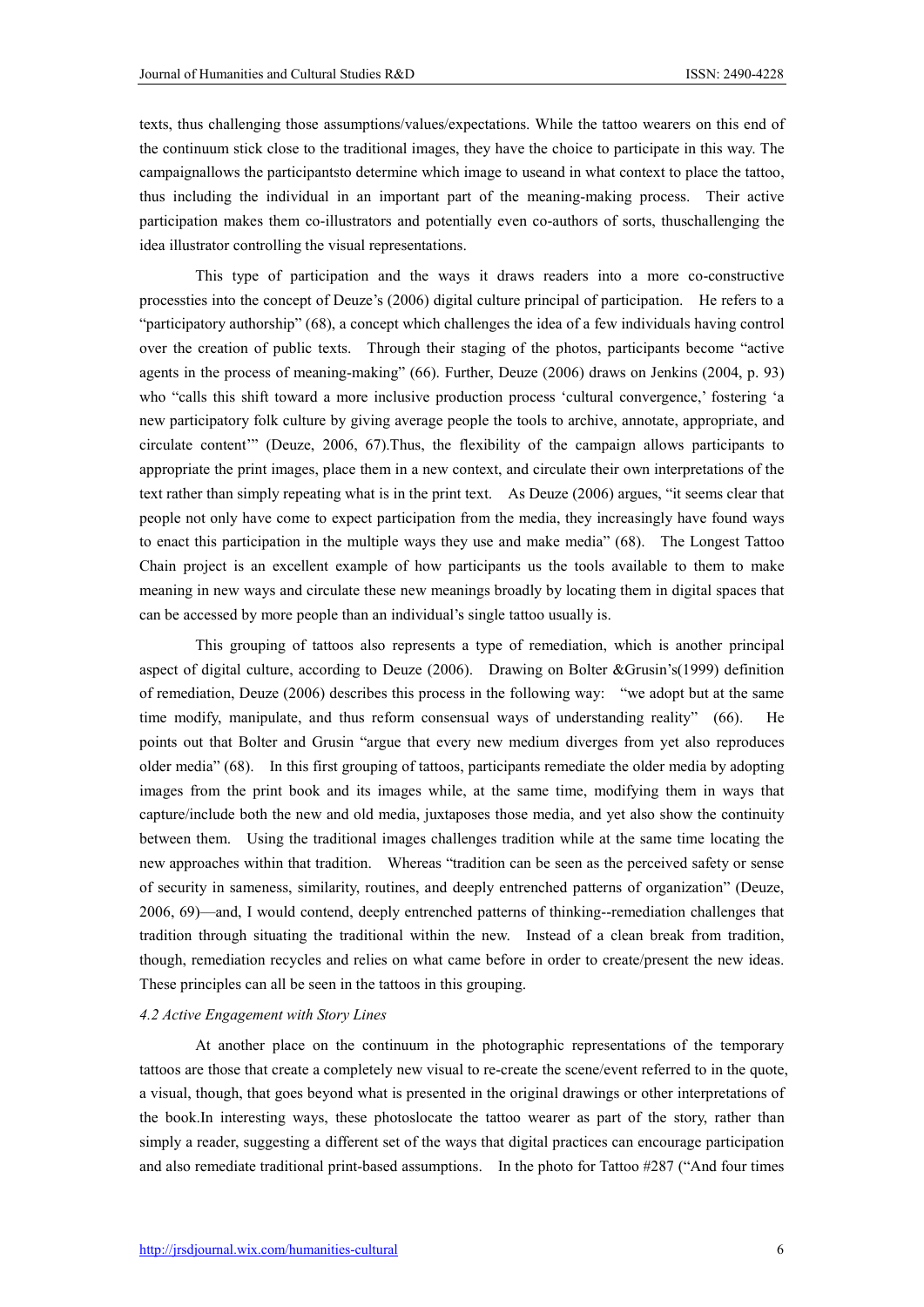seven is—oh dear!"), the tattoo is featured on a hand that is figuring out the math problem the quote talks about, making the participant an active part of the story since she is echoing/engaging in the action in which the book character is participating.Likewise, the photograph of Tattoo #4774 ("And what it is that you do!") shows that tattoo on a hand holding a pencil to graph paper with one word written on it—"you." Like the previous example, this participant represents herself through the act of writing on paper—and writing a word that is in the quote but also could directly relate to the participants' identification with the text. Further, in the photograph of Tattoo #2396 ("The jury all wrote down on their slates"), the tattoo is placed on a hand that is framed by the sleeve of a white dress shirt and a formal suit coat. The hand holds a piece of chalk, poised over a blank chalkboard. Again, the participant is locating himself within the happenings in the text by presenting himself as an active participant in the process of the story, rather than just a reader. These participants becomeco-creators, not just viewers because they are actively "involved" in the story.

#### 4.2.1 Analysis

This grouping of tattoosclearly highlights the concept of participation because the tattoo wearers are acting as "active agents in the process of meaning-making" (Deuze, 2006, 66) through actively situating themselves within the framework of the story rather than simply being passive readers of the story. In this way, the Longest Tattoo Chain project fosters "'a new participatory folk culture by giving average people the tools to archive, annotate, appropriate and recirculate content'" (Deuze, 2006, quoting Jenkins 2004 p. 67). More significantly, though, this grouping, like the first one, also highlights ways that remediationgets enacted. Bolter &Grusin(1999) argue that "what is new about new media comes from the particular ways in which they refashion older media and the ways in which older media refashion themselves to answer the challenges of new media" (15). These photographic representations of the tattoos refashion the older media of the text by situating the reader/viewer next to the text. The participants stick close to the original stories by performing the actions in the stories, but they remediate the original text by providing their own multiple interpretations and engagements with the text. In terms of the tattoos in this category, they work both within the traditional system of the Alice in Wonderland stories because the photo stagings align themselves with the typical meanings associated with the quotes; however, these representations also work outside the system through the tattoo wearers' active participation in the story. Further, the photos refashion older media (the print text) using new technology (the photograph and the presentation of the photograph on the website). The old media is still present in the representations, though, thus showing the continuity as well as distinctions between the print and embodied interpretations.

### *4.3 Challenges to Tradition*

On another point of the continuum are tattoo photos thatcompletely challenge the traditional print-based Alice in Wonderland texts. Through various strategies, the participants practice bricolage which is another key principal/value of digital culture as defined by Deuze (2006). Bricolageis the process of "remixing, reconstructing, and reusing of separate artifacts, actions, ideas, symbols, and styles in order to create new insights or meanings" (Deuze, 2006, 69). This kind of remixing and reusing can be seen in photographic representations of Tattoo #3849 ("There was something very queer about the water, she thought"). The picture features the tattoo on the inside of the forearm, with the hand holding a rainbow-colored bottle of Absolut Vodka. This image demonstrates the use of the available tools available to create something new that challenges not only the traditional drawings in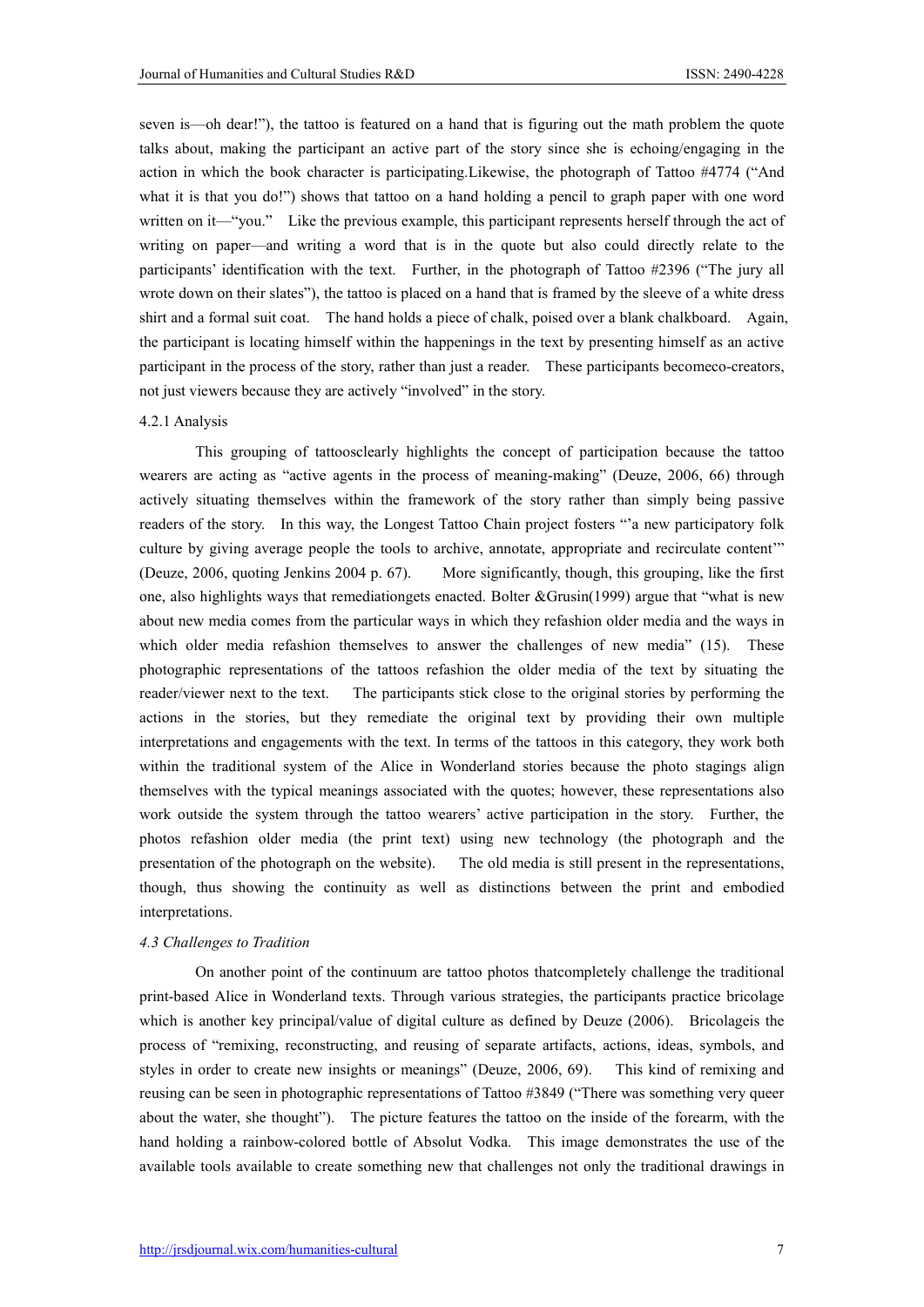Alice in Wonderland works but also the meanings of the quote (i.e. "queer water" becomes Vodka). While there is a tangential link to the tattoo quote, the participant draws on other tools/artifacts that he/she has available to create a new interpretation of the text, one that changes (challenges, even) the original meaning of the text; this practice is the heart of bricolage. Another photo that takes a similar approach is the one that presents Tattoo #4912 ("'Can you do Division? Divide a loaf by a knife—what's the answer to that?'") in which an up-turned arm is held vertical to a canyon cut in a rock—representing a different kind of "division." Taking new tools/materials and reflecting on the quote, this photo extends the meaning of the quote and locates it in a different context, thus creating something new from readily available materials. In one of the most unique representations, the photo of Tattoo #3515 ("After we've brought them out so far") echoes these strategies. The picture (which is one of the most unique of all of the ones presented in both campaigns) features two faces (one male, one female) in close proximity to each other. The woman faces the viewer while the man's face is turned to face the woman. Both of them have stuck out their tongues, curling them in a seductive/sexualized way. This photo challenges the traditional definition of the story yet still relates tangentially to the quote—"brought them out so far." The original text does not refer to tongues (and certainly does not have sexualized undertones), so this representation takes the tattooed quote out of the context of the text and asks viewers to read the quote in a singular way, defined by the photo rather than through its relationship to the Alice stories. This picture, then, draws on available means to create a different meaning entirely. Further, at the far end of this grouping is the photo for Tattoo #5007 ("When the feast's over, we'll go to the ball.") which provides a picture of an Edwardian-dressed woman who is seated at a fancy table set with fine china. She is eating a turkey leg daintily, with tea and fruit set out on the table in front of her. Interestingly, the tattoo is not included anywhere in the picture. This picture draws on the quote of the non-visible tattoo by featuring a banquet of sorts, but it challenges the Longest Tattoo Chain project by not following the rules—by not featuring the tattoo on the body. Thus, this photo takes the available means to subvert the very purpose of the project in which the photograph (and its posting on the website) participates.

#### 4.3.1 Analysis

The strategies in this unique grouping illustrate key parts of the process of bricolage. Vanevenhoven et al (2011) presentthe core elements of bricolage that Baker and Nelson (2005) offer: "In reviewing the literature on bricolage, Baker and Nelson (2005) characterize bricolage as a concept having three core elements: making do with what's at hand, taking on diverse or novel tasks, and accumulating and using diverse skills and resources" (Vanevenhoven et al, 2011 53). The representations in this grouping highlight all three elements. First, the participants make do with what's at hand by drawing on the parameters of the Longest Tattoo Chain campaign (except for the photo for Tattoo #5007 which subverts those parameters). They take things in their environment that are readily available to them (like a bottle of Absolut vodka) to create images that create new meanings. Second, through the available means, the participants take on a novel task—participating in a unique tattoo project that questions the digital/physical separation that is so commonly presented. The results of this participation are "diverse or novel" approaches to the tattooed quotes and thus, the text is read differently—in new ways that still engage with (or use as a jumping off point) the print text. Finally, the participants use diverse skills to create their interpretations of the quotes, constructing meanings that are not necessarily consistent with the original meaning of the text and invite the reader to re-consider the quote itself, outside of the context of the text. They also draw on technological affordances of digital photography and online spaces (i.e. lithograph.com) to not only present but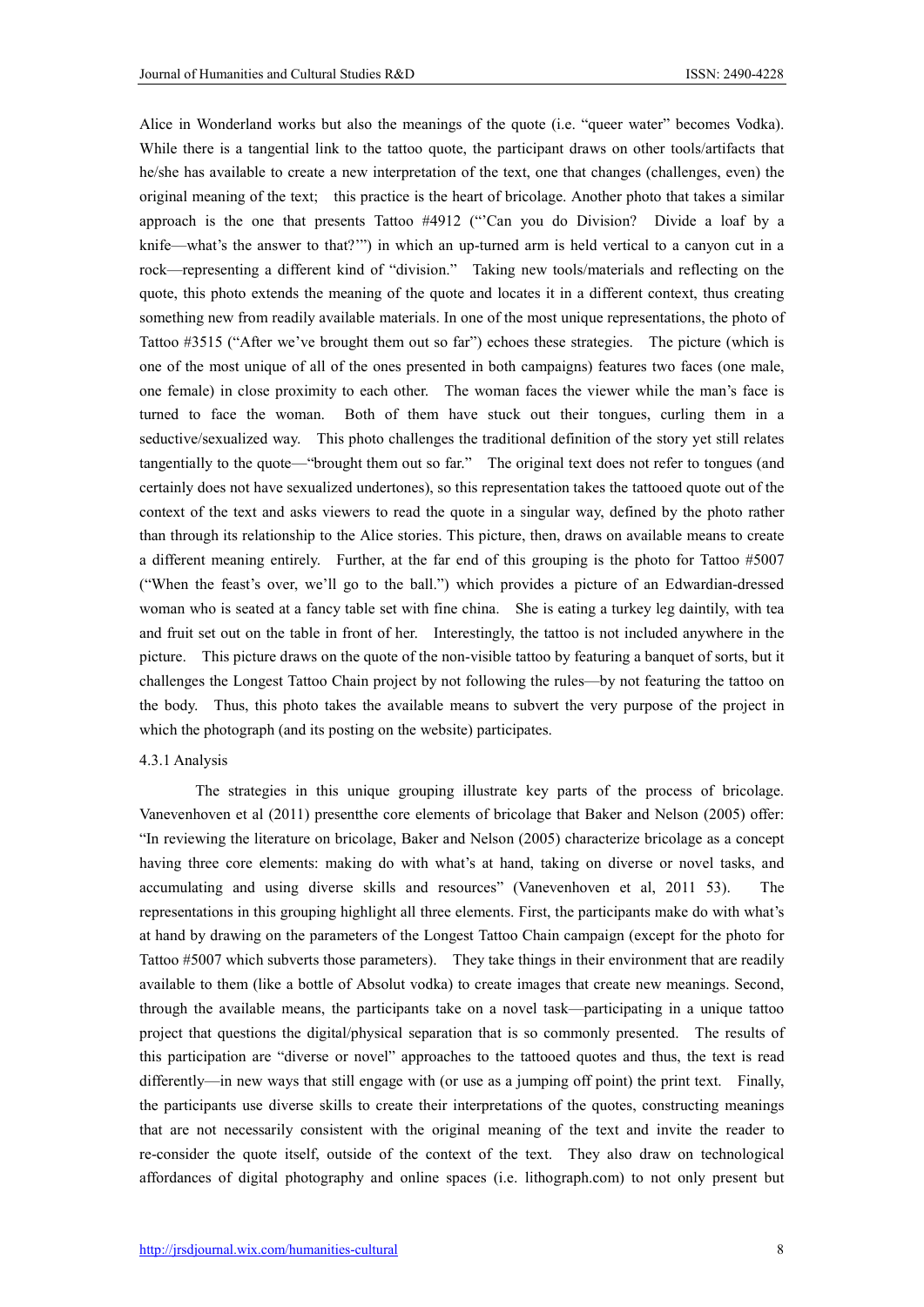actually create the new meanings that challenge the readers.

## 5. Conclusion:

Studying Lithograph's Longest Tattoo Chain campaigns provides insights into the ways that key digital practices are being enacted to change and expand our cultural relationships to print-based texts and the assumptions that have historically accompanied them. Rather than digital texts being seen as a complete break from traditional practices/beliefs, though, this study shows how the two modes work together. When used in digital environments, the practices of participation, remediation, and bricolage put the digital texts in conversation with the print ones, even as the digital texts extend, re-create and even challenge those principles/values. As Hayles (2003) argues, the current moment offers great possibilities to rethink old and create new beliefs about/affordances given to text. She (2003) writes: "This opportunity is powerfully present in the implicit juxtaposition of print and electronic textuality. The game is to understand both print and electronic textuality more deeply through their similarities and differences relative to one another" (280).

Looking at the ways participants in the Longest Tattoo Project represented their relationships to the quotes they received illustrate a range of practices that are currently circulating in digital environments. The photographic representations of the tattoos powerfully juxtapose print and electronic/digital texts in a way that helps us see the ways that these kinds of practices impact our readings of and thinking based on print-based texts and provide the stage for new engagements with classics like Alice's Adventures in Wonderland and Through the Looking Glass.